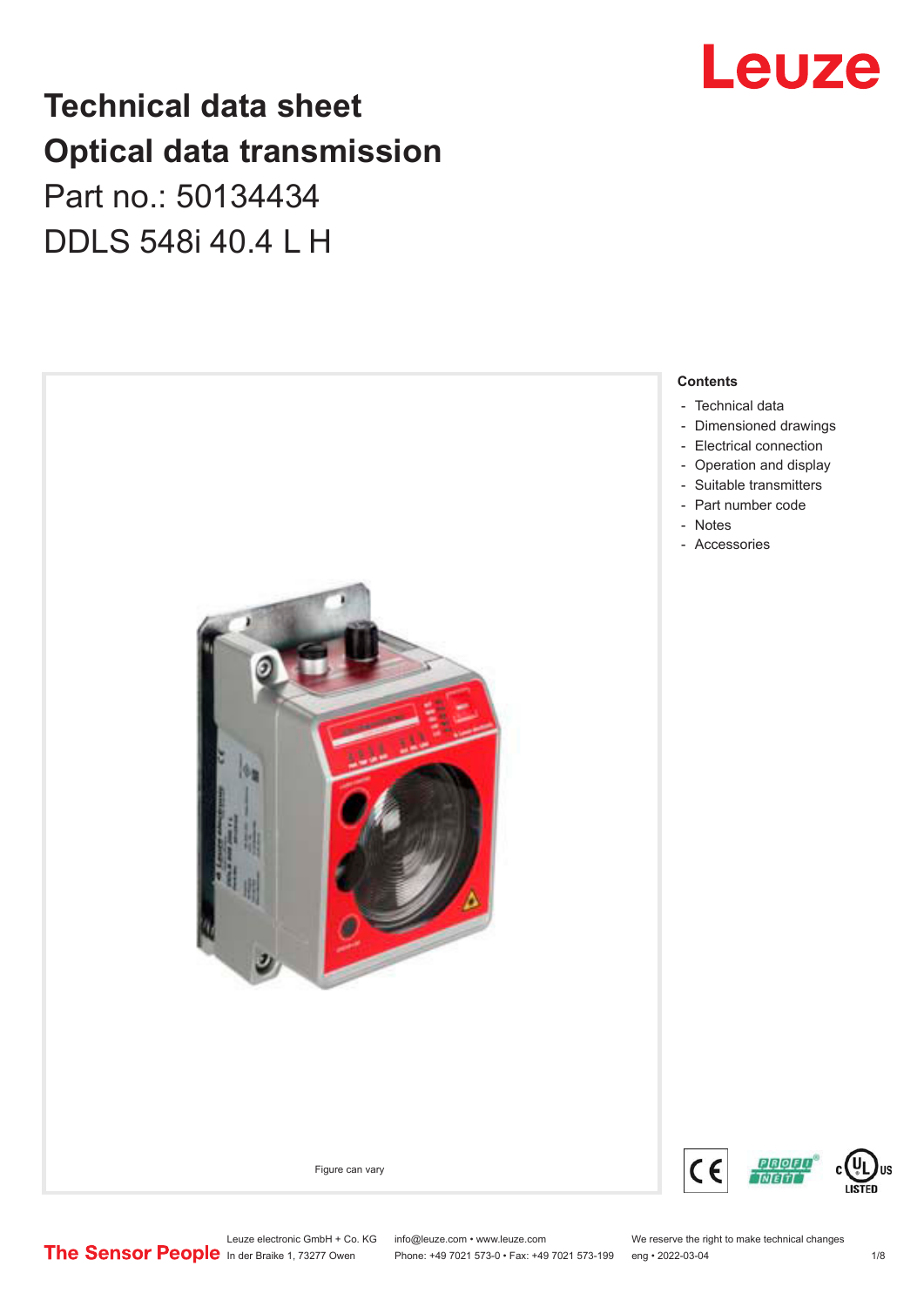### <span id="page-1-0"></span>**Technical data**

# **Leuze**

| <b>Basic data</b>                            |                                       |
|----------------------------------------------|---------------------------------------|
| <b>Series</b>                                | <b>DDLS 500</b>                       |
| <b>Special version</b>                       |                                       |
| <b>Special version</b>                       | Heating                               |
|                                              | Integrated laser alignment aid        |
|                                              | Not influenced by reflective surfaces |
|                                              | Operation of parallel light axes      |
|                                              | Remote maintenance via web server     |
| <b>Optical data</b>                          |                                       |
| <b>Working range</b>                         | 100  40,000 mm                        |
| <b>Light source</b>                          | Laser                                 |
| <b>Transmission frequency</b>                | F <sub>4</sub>                        |
| Usable opening angle transmitter             | 1 <sup>°</sup>                        |
|                                              |                                       |
| <b>Electrical data</b>                       |                                       |
|                                              |                                       |
| Performance data                             |                                       |
| Supply voltage U <sub>R</sub>                | 18  30 V, DC                          |
| <b>Interface</b>                             |                                       |
| <b>Type</b>                                  | PROFINET, PROFIsafe over PROFINET     |
|                                              |                                       |
| <b>Profinet</b><br><b>Transmission speed</b> | 100 Mbit/s                            |
|                                              |                                       |
| <b>Connection</b>                            |                                       |
| <b>Number of connections</b>                 | 2 Piece(s)                            |
|                                              |                                       |
| <b>Connection 1</b>                          |                                       |
| <b>Type of connection</b>                    | Connector                             |
| <b>Designation on device</b>                 | <b>POWER</b>                          |
| <b>Thread size</b>                           | M12                                   |
| <b>Type</b>                                  | Male                                  |
| No. of pins                                  | 5-pin                                 |
| Encoding                                     | A-coded                               |
|                                              |                                       |
| <b>Connection 2</b>                          |                                       |
| <b>Type of connection</b>                    | Connector                             |
| <b>Designation on device</b>                 | <b>BUS</b>                            |
| <b>Thread size</b>                           | M <sub>12</sub>                       |
| <b>Type</b>                                  | Female                                |
| No. of pins                                  | 4-pin                                 |

**Encoding** D-coded

#### **Mechanical data**

| 100 mm x 156 mm x 99.5 mm |
|---------------------------|
| Metal                     |
| 1,185 g                   |
|                           |

#### **Operation and display**

| Type of display       | Bar graph         |
|-----------------------|-------------------|
|                       | LED               |
| Type of configuration | <b>GSDML</b> file |
|                       | Software          |
|                       | Via web browser   |
|                       |                   |

#### **Environmental data**

| Ambient temperature, operation | $-3550 °C$ |
|--------------------------------|------------|
| Ambient temperature, storage   | $-3570 °C$ |

#### **Certifications**

| Degree of protection                                                  | IP 65         |
|-----------------------------------------------------------------------|---------------|
| <b>Certifications</b>                                                 | c UL US       |
| Test procedure for EMC in accordance EN 1000-6-4                      |               |
| with standard                                                         | EN 61000-6-2  |
| Test procedure for noise in accordance EN 60068-2-64<br>with standard |               |
| Test procedure for oscillation in<br>accordance with standard         | EN 60068-2-6  |
| Test procedure for shock in<br>accordance with standard               | EN 60068-2-27 |
|                                                                       |               |

#### **Classification**

| <b>Customs tariff number</b> | 85365019 |  |
|------------------------------|----------|--|
| <b>ECLASS 5.1.4</b>          | 19039001 |  |
| <b>ECLASS 8.0</b>            | 19179090 |  |
| <b>ECLASS 9.0</b>            | 19179090 |  |
| <b>ECLASS 10.0</b>           | 19179090 |  |
| <b>ECLASS 11.0</b>           | 19179090 |  |
| ECLASS 12.0                  | 19179090 |  |
| <b>ETIM 5.0</b>              | EC000515 |  |
| <b>ETIM 6.0</b>              | EC000515 |  |
| <b>ETIM 7.0</b>              | EC000310 |  |
|                              |          |  |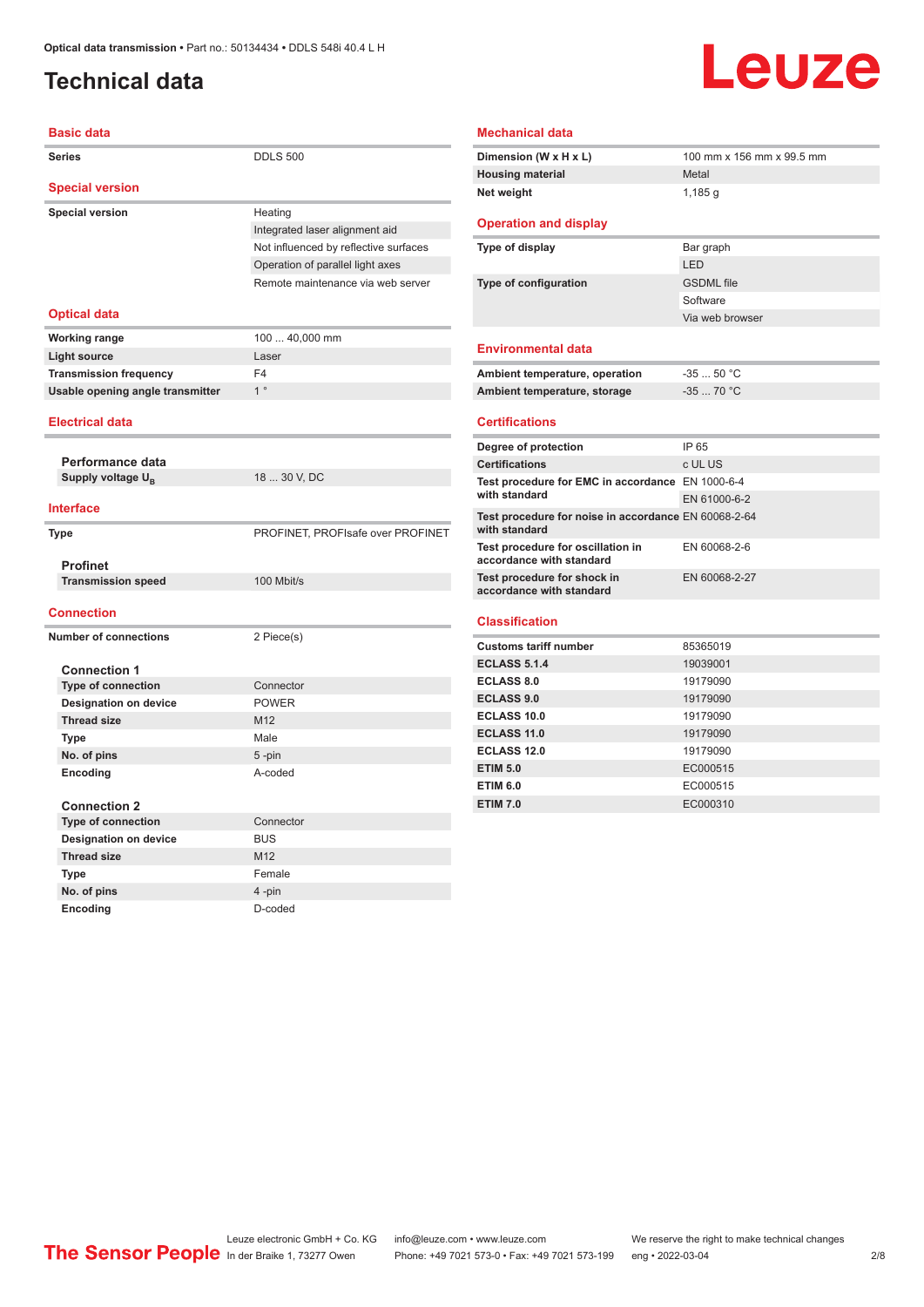#### <span id="page-2-0"></span>**Dimensioned drawings**

All dimensions in millimeters







A Center axis of transmitter and alignment laser

B Center axis of transmitter and receiver

C Center axis of receiver

Phone: +49 7021 573-0 • Fax: +49 7021 573-199 eng • 2022-03-04 3/8

Leuze

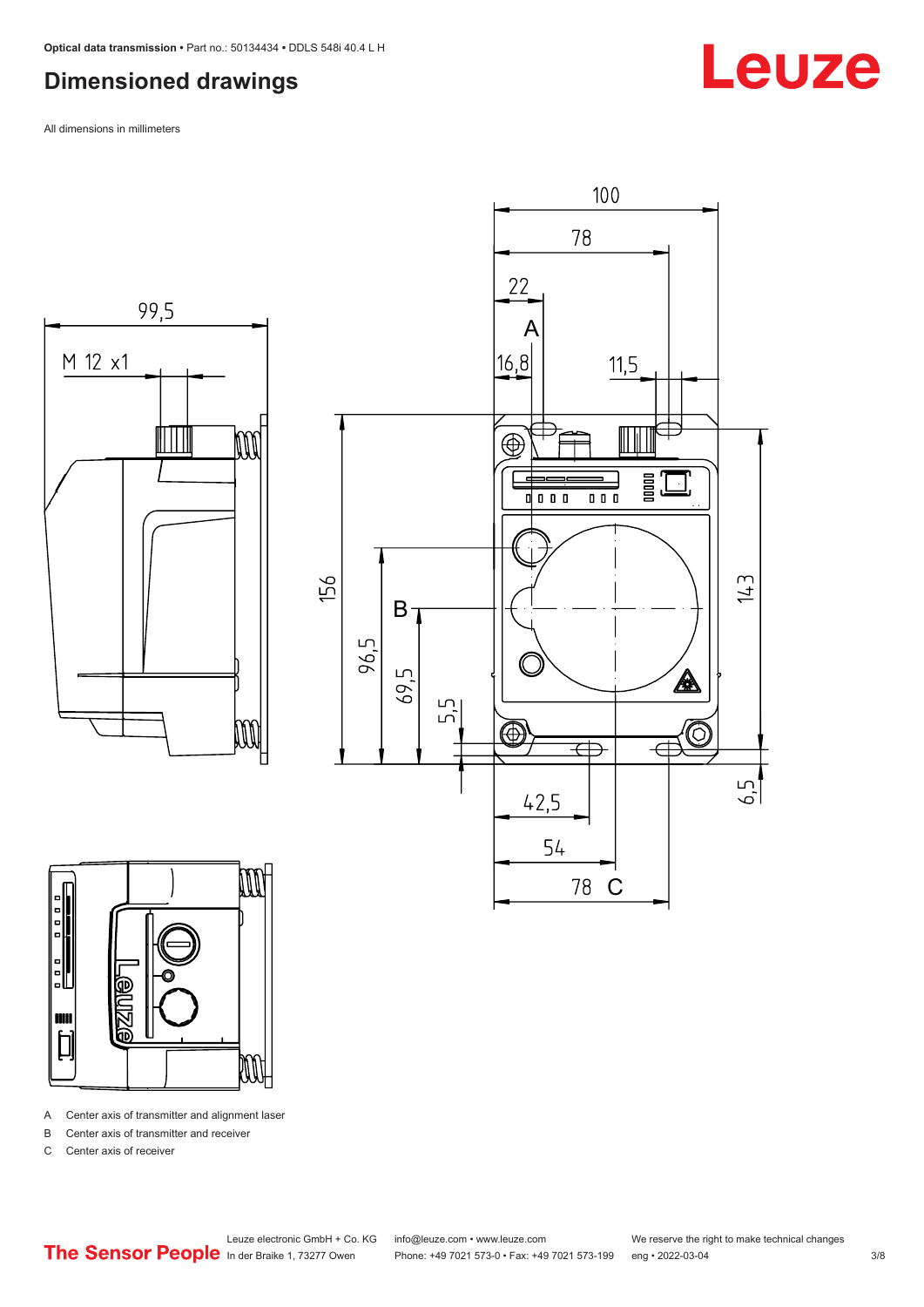#### <span id="page-3-0"></span>**Electrical connection**

| <b>Connection 1</b> | <b>POWER</b>   |
|---------------------|----------------|
| <b>Function</b>     | Signal IN      |
|                     | Signal OUT     |
|                     | Voltage supply |
| Type of connection  | Connector      |
| <b>Thread size</b>  | M12            |
| <b>Type</b>         | Male           |
| <b>Material</b>     | Metal          |
| No. of pins         | $5 - pin$      |
| Encoding            | A-coded        |

#### **Pin Pin assignment**

| и              | <b>VIN</b>       |  |
|----------------|------------------|--|
| $\overline{2}$ | IO <sub>1</sub>  |  |
| 3              | GND              |  |
| $\overline{4}$ | IO <sub>2</sub>  |  |
| 5              | <b>FE/SHIELD</b> |  |



#### **Connection 2 BUS**

| <b>Function</b>           | <b>BUS IN</b> |
|---------------------------|---------------|
| <b>Type of connection</b> | Connector     |
| <b>Thread size</b>        | M12           |
| <b>Type</b>               | Female        |
| <b>Material</b>           | Metal         |
| No. of pins               | 4-pin         |
| Encoding                  | D-coded       |

| Pin | <b>Pin assignment</b> |  |
|-----|-----------------------|--|
|     | TD+                   |  |
|     | $RD+$                 |  |
|     | TD-                   |  |
|     | RD-                   |  |

## **Operation and display**

| LED            |            | <b>Display</b>           | <b>Meaning</b>                                    |
|----------------|------------|--------------------------|---------------------------------------------------|
| 1              | <b>AUT</b> | Off                      | Operating mode not active                         |
|                |            | Green, continuous light  | Operating mode 'Automatic'                        |
| $\overline{2}$ | <b>MAN</b> | Off                      | Operating mode not active                         |
|                |            | Green, continuous light  | Operating mode 'Manual'                           |
| 3              | <b>ADJ</b> | Off                      | Operating mode not active                         |
|                |            | Green, continuous light  | Operating mode 'Adjust'                           |
| 4              | <b>LAS</b> | Off                      | Operating mode not active                         |
|                |            | Green, continuous light  | Operating mode 'Alignment-laser mounting support' |
| 5              | <b>LLC</b> | Off                      | Operating mode not active                         |
|                |            | Green, continuous light  | LLC without interruption                          |
|                |            | Red, continuous light    | LLC interrupted at least once                     |
| 6              | <b>PWR</b> | Off                      | No supply voltage                                 |
|                |            | Green, flashing          | Device ok, initialization phase                   |
|                |            | Green, continuous light  | Data transmission active                          |
|                |            | Red, flashing            | Data transmission interrupted                     |
|                |            | Red, continuous light    | Device error                                      |
| 7              | <b>TMP</b> | Off                      | Operating temperature OK                          |
|                |            | Orange, continuous light | Operating temperature critical                    |

## Leuze

Leuze electronic GmbH + Co. KG info@leuze.com • www.leuze.com We reserve the right to make technical changes<br>
The Sensor People in der Braike 1, 73277 Owen Phone: +49 7021 573-0 • Fax: +49 7021 573-199 eng • 2022-03-04 Phone: +49 7021 573-0 • Fax: +49 7021 573-199 eng • 2022-03-04 4/8

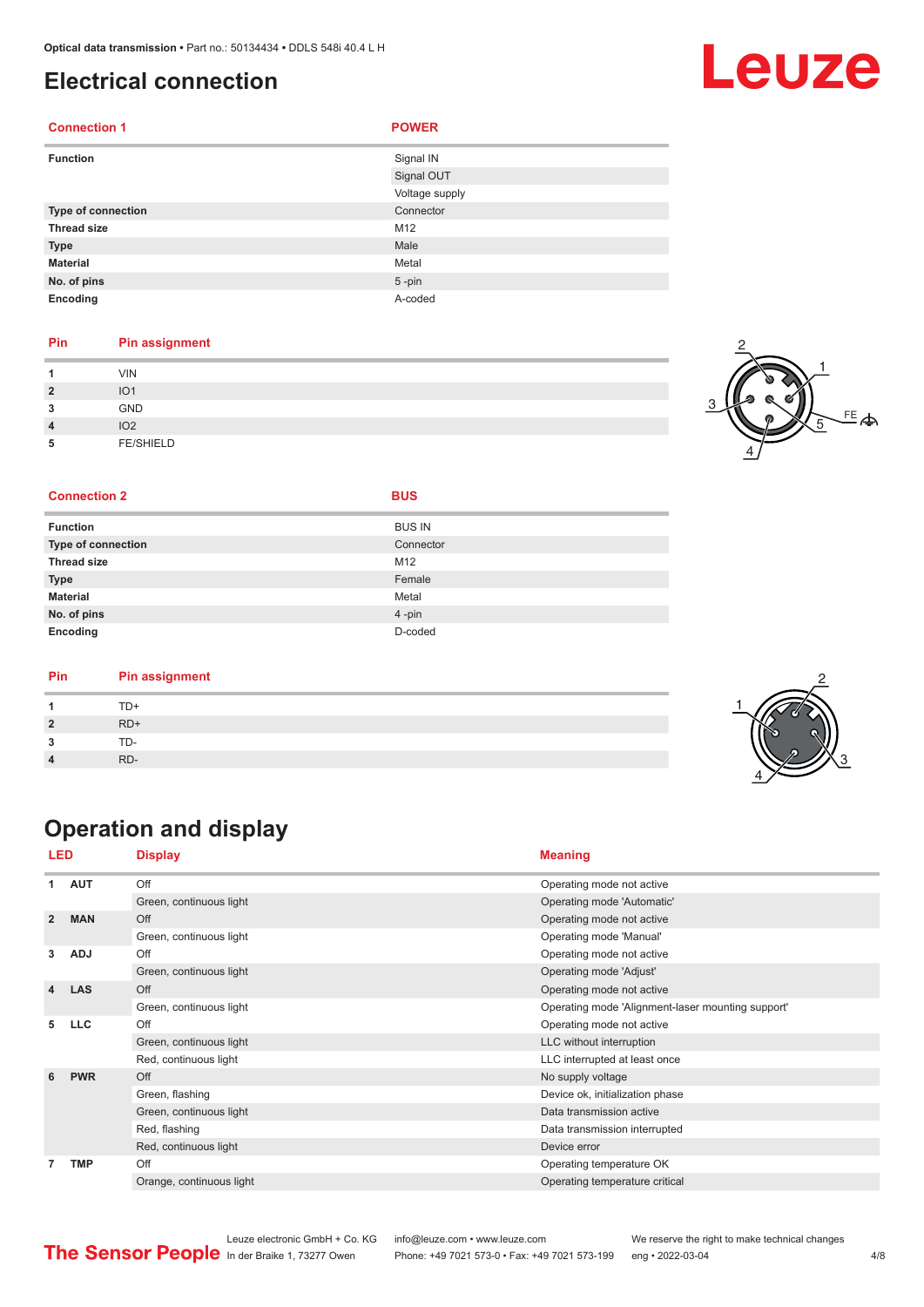### <span id="page-4-0"></span>**Operation and display**

# Leuze

| LED             |                                 | <b>Display</b>              | <b>Meaning</b>                                                                    |  |
|-----------------|---------------------------------|-----------------------------|-----------------------------------------------------------------------------------|--|
|                 | <b>TMP</b>                      | Red, continuous light       | Operating temperature exceeded or not met                                         |  |
|                 | <b>LSR</b>                      | Off                         | With function reserve                                                             |  |
|                 |                                 | Orange, continuous light    | Device OK, warning set                                                            |  |
| 9               | <b>BUS</b>                      | Off                         | No supply voltage                                                                 |  |
|                 |                                 | Green, flashing             | Device waiting for communication to be re-established, no data<br>exchange        |  |
|                 |                                 | Green, continuous light     | Communication with IO-Controller established, data exchange active                |  |
|                 |                                 | Orange, flashing            | PROFINET wave function activated, the PWR and BUS LEDs flash in<br>sync in orange |  |
|                 |                                 | Red, flashing               | Parameterization or configuration failed, no data exchange                        |  |
|                 |                                 | Red, continuous light       | Bus error, no communication established to the IO controller                      |  |
| 10 <sup>1</sup> | <b>OLK</b>                      | Off                         | Fault                                                                             |  |
|                 |                                 | Green, continuous light     | No data transmission                                                              |  |
|                 |                                 | Orange, continuous light    | Data transmission active                                                          |  |
| 11              | <b>ERL</b>                      | Off                         | Link OK                                                                           |  |
|                 |                                 | Orange, continuous light    | Missing link (Ethernet cable connection) on the second device                     |  |
|                 |                                 | Red, continuous light       | No cable-connected link to the connected device                                   |  |
| 12              | <b>LINK</b>                     | Off                         | No cable-connected link to the connected device                                   |  |
|                 |                                 | Green, continuous light     | Link OK                                                                           |  |
|                 |                                 | Orange, continuous light    | Data transmission active                                                          |  |
|                 | <b>SIGNAL</b><br><b>QUALITY</b> | 2 red, 2 orange and 4 green | Received signal level                                                             |  |

### **Suitable transmitters**

| Part no. | <b>Designation</b> | <b>Article</b>               | <b>Description</b>                                                                                                                                                                                                                                               |
|----------|--------------------|------------------------------|------------------------------------------------------------------------------------------------------------------------------------------------------------------------------------------------------------------------------------------------------------------|
| 50134433 | DDLS 548i 40.3 L H | Optical data<br>transmission | Special version: Not influenced by reflective surfaces, Heating, Integrated<br>laser alignment aid, Operation of parallel light axes, Remote maintenance via<br>web server<br>Working range: 100  40,000 mm<br>Interface: PROFINET<br>Connection: Connector, M12 |

#### **Part number code**

Part designation: **DDLS 5XXX YYY.Z A B CC**

| <b>DDLS</b> | Optical transceiver for digital data transmission                                                                                                                                                                                                                         |  |  |  |
|-------------|---------------------------------------------------------------------------------------------------------------------------------------------------------------------------------------------------------------------------------------------------------------------------|--|--|--|
| 5XXX        | <b>Series</b><br>508i: without integrated web server for remote diagnostics<br>508i: with integrated web server for remote diagnostics<br>538: without integrated web server for remote diagnostics (EtherCAT)<br>548i: with integrated web server for remote diagnostics |  |  |  |
| <b>YYY</b>  | Range for data transmission in m                                                                                                                                                                                                                                          |  |  |  |
| z           | Frequency of the transmitter<br>0: Frequency F0<br>1: Frequency F1<br>2: Frequency F2<br>3: Frequency F3<br>4: Frequency F4                                                                                                                                               |  |  |  |
| A           | Option<br>L: integrated laser alignment aid (for transmitter/receiver)<br>n/a: standard                                                                                                                                                                                   |  |  |  |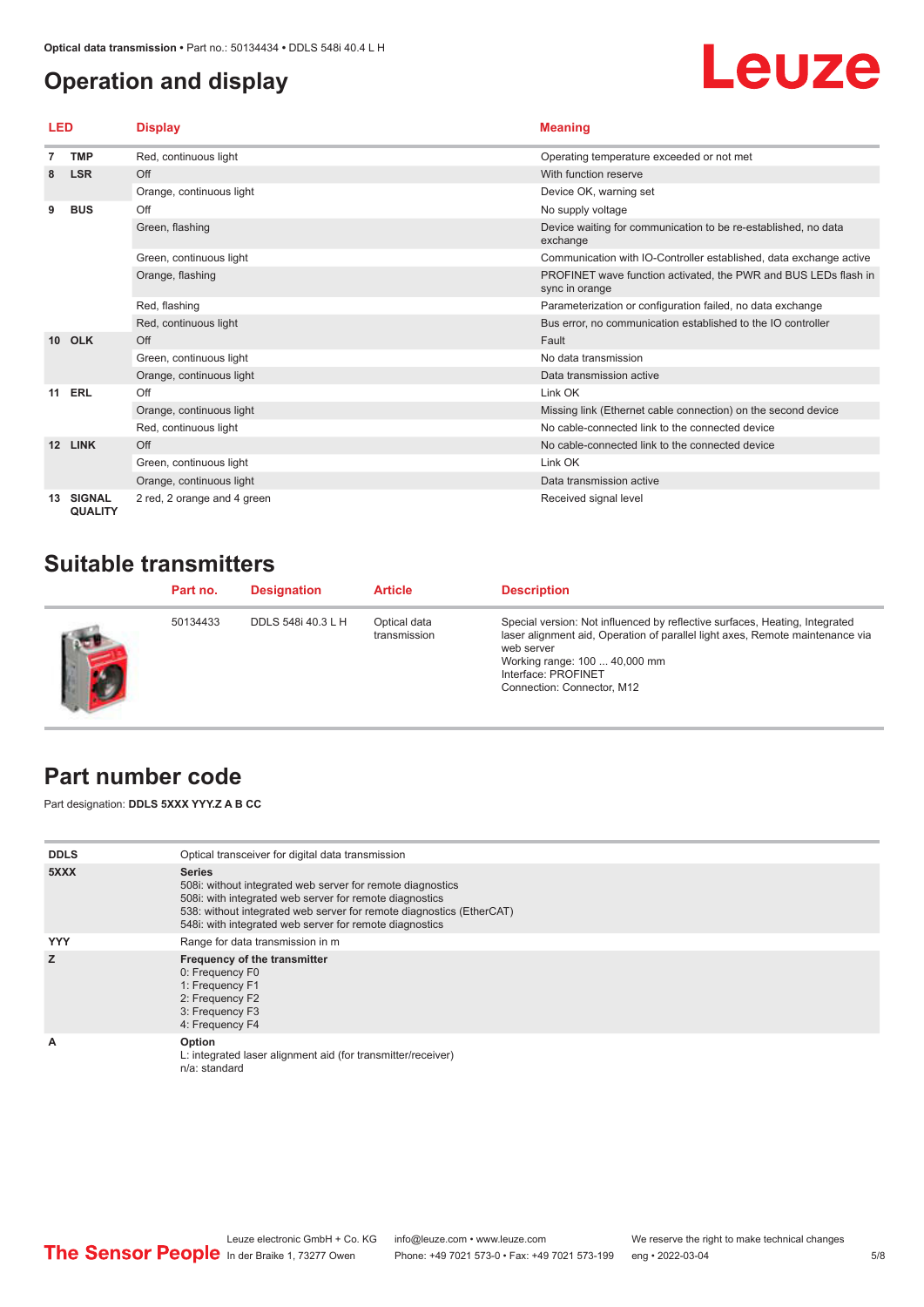#### <span id="page-5-0"></span>**Part number code**



| в  | Special equipment<br>H: With heating<br>n/a: no special equipment                                                      |
|----|------------------------------------------------------------------------------------------------------------------------|
| CС | <b>Special equipment</b><br>W: transmission optics with larger opening angle (on request)<br>n/a: no special equipment |
|    | <b>Note</b>                                                                                                            |
|    | $\&$ A list with all available device types can be found on the Leuze website at www.leuze.com.                        |

#### **Notes**

| <b>Observe intended use!</b> |                                                                                                                                                                                                                                  |  |  |  |  |
|------------------------------|----------------------------------------------------------------------------------------------------------------------------------------------------------------------------------------------------------------------------------|--|--|--|--|
|                              | $\%$ This product is not a safety sensor and is not intended as personnel protection.<br>$\&$ The product may only be put into operation by competent persons.<br>$\%$ Only use the product in accordance with its intended use. |  |  |  |  |

|  | <b>For UL applications:</b>                                                                                    |  |  |  |  |
|--|----------------------------------------------------------------------------------------------------------------|--|--|--|--|
|  | Vertical providence is only permitted in Class 2 circuits in accordance with the NEC (National Electric Code). |  |  |  |  |

| TENTION! INVISIBLE LASER RADIATION - CLASS 1M LASER PRODUCT                                                                                                                                                                                                                                                                                 |
|---------------------------------------------------------------------------------------------------------------------------------------------------------------------------------------------------------------------------------------------------------------------------------------------------------------------------------------------|
| Do not expose users of telescopic optics!<br>The device satisfies the requirements of IEC 60825-1:2007 (EN 60825-1:2007) safety regulations for a product of laser class 1M as well as the<br>U.S. 21 CFR 1040.10 requlations with deviations corresponding to "Laser Notice No. 50" from June 24, 2007.                                    |
| $\%$ Do not expose users of telescopic optics!<br>The device satisfies the requirements of IEC 60825-1:2007 (EN 60825-1:2007) safety regulations for a product of laser class 1M as well as the<br>U.S. 21 CFR 1040.10 requlations with deviations corresponding to "Laser Notice No. 50" from June 24, 2007.                               |
| $\&$ Looking into the beam path for extended periods using telescope optics may damage the eye's retina. Never look using telescope optics into the laser<br>beam or in the direction of reflecting beams.                                                                                                                                  |
| $\&$ CAUTION! The use of operating and adjusting devices other than those specified here or the carrying out of differing procedures may lead to dangerous<br>exposure to radiation!<br>The use of optical instruments or devices (e.g., magnifying glasses, binoculars) in combination with the device increases the danger of eye damage. |
| $\%$ Observe the applicable statutory and local laser protection regulations.                                                                                                                                                                                                                                                               |
| $\&$ The device must not be tampered with and must not be changed in any way.<br>There are no user-serviceable parts inside the device.<br>Repairs must only be performed by Leuze electronic GmbH + Co. KG.                                                                                                                                |

6/8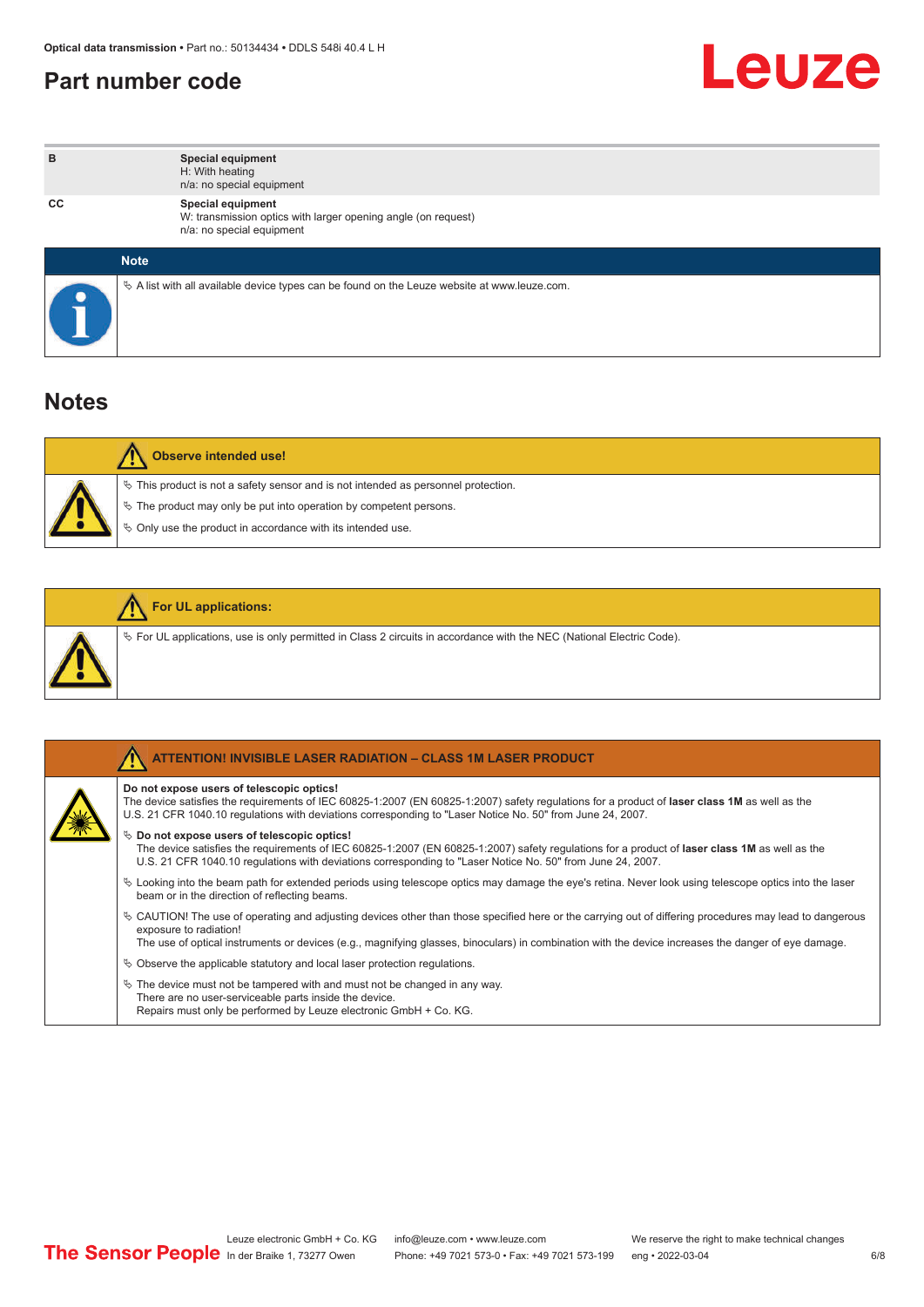#### <span id="page-6-0"></span>**Notes**

|   | <b>ATTENTION! LASER RADIATION - CLASS 1 LASER PRODUCT (alignment laser)</b>                                                                                                                                                                                     |
|---|-----------------------------------------------------------------------------------------------------------------------------------------------------------------------------------------------------------------------------------------------------------------|
|   | The device satisfies the requirements of IEC 60825-1:2007 (EN 60825-1:2007) safety requiations for a product of laser class 1 as well as the<br>U.S. 21 CFR 1040.10 regulations with deviations corresponding to "Laser Notice No. 50" from June 24, 2007.      |
| 纂 | $\%$ The device satisfies the requirements of IEC 60825-1:2007 (EN 60825-1:2007) safety requlations for a product of laser class 1 as well as the<br>U.S. 21 CFR 1040.10 requlations with deviations corresponding to "Laser Notice No. 50" from June 24, 2007. |
|   | $\&$ Observe the applicable statutory and local laser protection regulations.                                                                                                                                                                                   |
|   | $\%$ The device must not be tampered with and must not be changed in any way.<br>There are no user-serviceable parts inside the device.<br>Repairs must only be performed by Leuze electronic GmbH + Co. KG.                                                    |

#### **Accessories**

### Connection technology - Connection cables

|   |     | Part no. | <b>Designation</b>             | <b>Article</b>   | <b>Description</b>                                                                                                                                                                            |
|---|-----|----------|--------------------------------|------------------|-----------------------------------------------------------------------------------------------------------------------------------------------------------------------------------------------|
| ▩ | \l. | 50132079 | KD U-M12-5A-V1-<br>050         | Connection cable | Connection 1: Connector, M12, Axial, Female, A-coded, 5-pin<br>Connection 2: Open end<br>Shielded: No<br>Cable length: 5,000 mm<br>Sheathing material: PVC                                    |
|   |     | 50135074 | <b>KS ET-M12-4A-P7-</b><br>050 | Connection cable | Suitable for interface: Ethernet<br>Connection 1: Connector, M12, Axial, Male, D-coded, 4-pin<br>Connection 2: Open end<br>Shielded: Yes<br>Cable length: 5,000 mm<br>Sheathing material: PUR |

### Connection technology - Interconnection cables

|         | Part no. | <b>Designation</b>                     | <b>Article</b>        | <b>Description</b>                                                                                                                                                                                                               |
|---------|----------|----------------------------------------|-----------------------|----------------------------------------------------------------------------------------------------------------------------------------------------------------------------------------------------------------------------------|
|         | 50137078 | <b>KSS ET-M12-4A-</b><br>M12-4A-P7-050 | Interconnection cable | Suitable for interface: Ethernet<br>Connection 1: Connector, M12, Axial, Male, D-coded, 4-pin<br>Connection 2: Connector, M12, Axial, Male, D-coded, 4-pin<br>Shielded: Yes<br>Cable length: 5,000 mm<br>Sheathing material: PUR |
| —<br>11 | 50135081 | <b>KSS ET-M12-4A-</b><br>RJ45-A-P7-050 | Interconnection cable | Suitable for interface: Ethernet<br>Connection 1: Connector, M12, Axial, Male, D-coded, 4-pin<br>Connection 2: RJ45<br>Shielded: Yes<br>Cable length: 5,000 mm<br>Sheathing material: PUR                                        |

Leuze